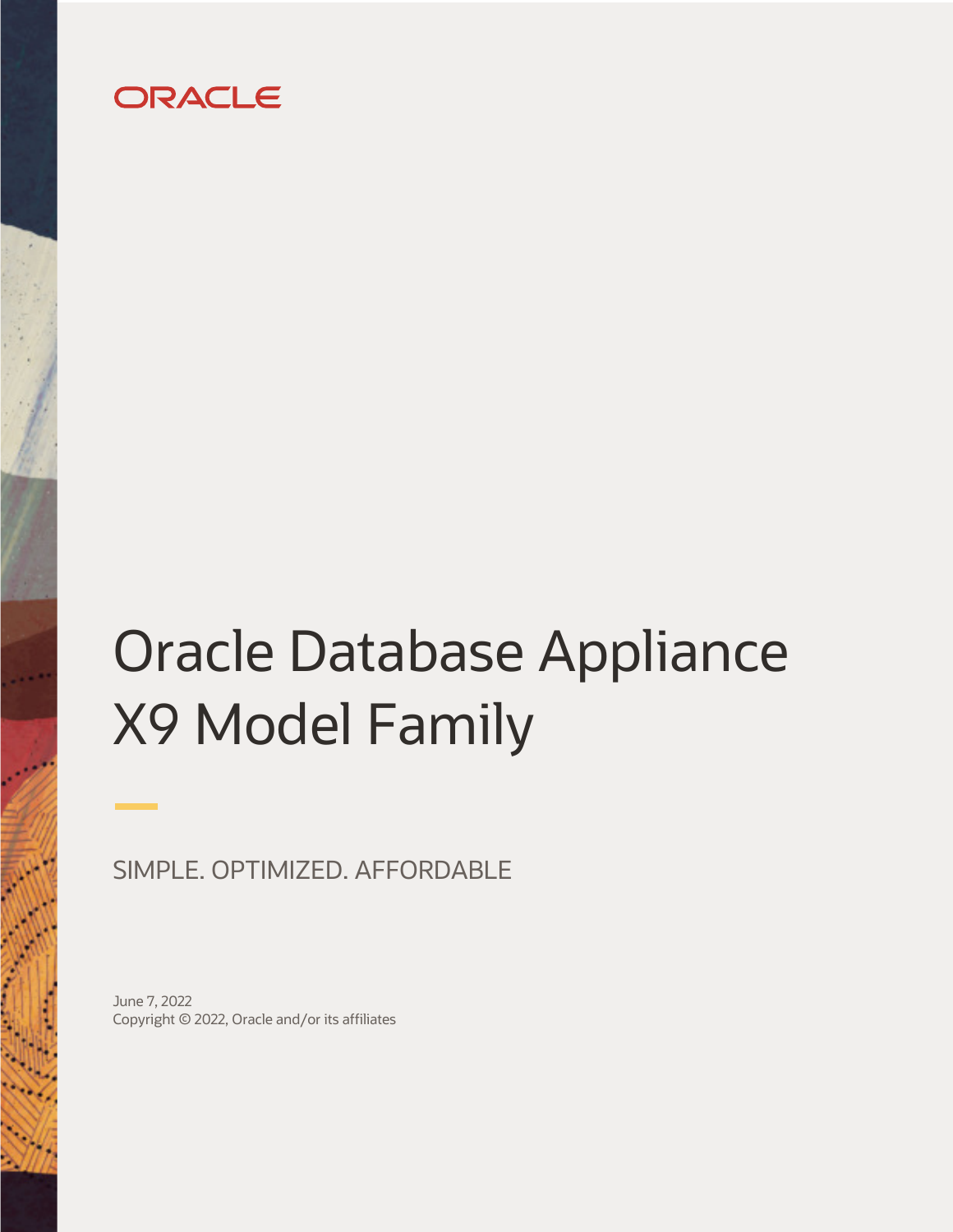## **INTRODUCTION**

The Oracle Database Appliance is an Oracle Engineered System that is simple, optimized, and affordable. Through seven generations, since first introduced in 2011, the Oracle Database Appliance has been enormously popular for customers deploying Oracle Database in a variety of production scenarios.

The Oracle Database Appliance portfolio has been updated and the latest generation model family includes the Oracle Database Appliance X9-2S, Oracle Database Appliance X9-2L, and Oracle Database Appliance X9-2-HA. The Oracle Database Appliance X9 model family offers the lowest hardware price for an Oracle Engineered System, with the Oracle Database Appliance X9-2S starting at a quarter of the price of the Oracle Database Appliance X9-2-HA. Combined with flexible Oracle Database software licensing, the Oracle Database Appliance X9 model family brings Oracle Engineered Systems within reach of every organization.

The Oracle Database Appliance X9-2S, and X9-2L expand the reach of the database appliance to support various deployment scenarios and database editions. They are designed for customers requiring only single-instance databases, whereas the Oracle Database Appliance X9-2-HA is optimized to run clustered databases with Oracle Real Application Clusters where high availability is required.

The Oracle Database Appliance X9 model family is ideal for customers who seek to avoid the complexity, tuning requirements, and higher costs of "build-your-own" database solutions. Customers can now take advantage of Oracle Engineered Systems that meet their budget and deployment requirements while realizing the benefits of an optimized database solution with built-in Oracle best practices and single vendor support.

## **ORACLE DATABASE APPLIANCE – A HISTORY OF PROVEN SUCCESS**

Organizations of all sizes and types find it difficult, time consuming, and risky to deploy and maintain robust database environments. Oracle has addressed this by developing the Oracle Database Appliance family - a simple, optimized, and affordable converged systems portfolio with integrated compute, storage, networking, and software. The Oracle Database Appliance enables customers to quickly deploy, maintain, and support Oracle Database environments.

Since its initial release in 2011, the Oracle Database Appliance has become popular for a variety of use cases, including deployment as a centralized or branch office database solution, as test and development environments, and as all-in-one ISV solutions containing both applications and databases. Customers benefit from the cost savings associated with consolidating multiple database and other workloads on a single system as well as from capacity-on-demand licensing. They also experience operational and time savings from simple and integrated high availability, full stack patching, and disaster recovery.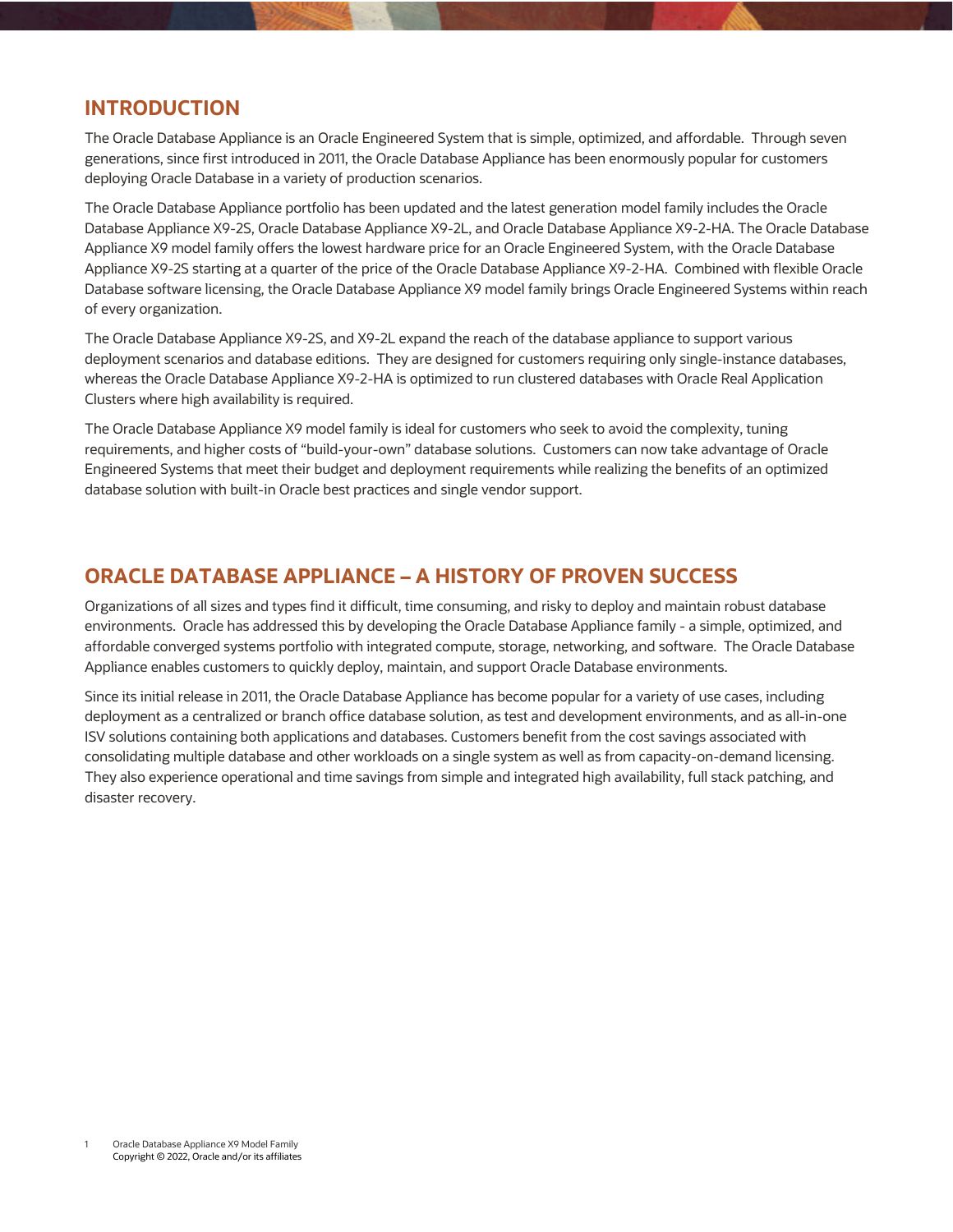## **ORACLE DATABASE APPLIANCE X9 MODEL FAMILY – ORACLE ENGINEERED SYSTEMS WITHIN REACH FOR EVERY ORGANIZATION**

The Oracle Database Appliance X9 model family is the eighth generation of the Oracle Database Appliance. Each appliance consists of hardware and software that save customers time and money by simplifying deployment, maintenance, and support of Oracle Database environments. Exhibit 1 below illustrates the broad range of performance and capacity choices provided by the Oracle Database Appliance X9 model family.

#### **EXHIBIT 1. THE ORACLE DATABASE APPLIANCE X9 MODEL FAMILY OFFERINGS SPAN A BROAD RANGE OF CAPACITY AND PERFORMANCE CAPABILITIES**



Built using the world's most popular database, Oracle Database, the appliances offer customers fully integrated systems of software, servers, storage and networking that deliver optimized database services for a wide range of custom and packaged OLTP, Data Warehousing, and In-Memory Database workloads.

All Oracle Database Appliance Models are optimized to run Oracle Database Standard Edition and Enterprise Edition. With Oracle Database Enterprise Edition, customers can take advantage of capacity-on-demand licensing, which enable customers to align software spend with business growth. The Oracle Database Appliance X9-2S and Oracle Database Appliance X9-2L are ideal for customers who require single instance databases on an engineered platform. The Oracle Database Appliance X9-2-HA is ideal for customers who are looking to consolidate multiple databases onto a highly available and scalable-engineered platform.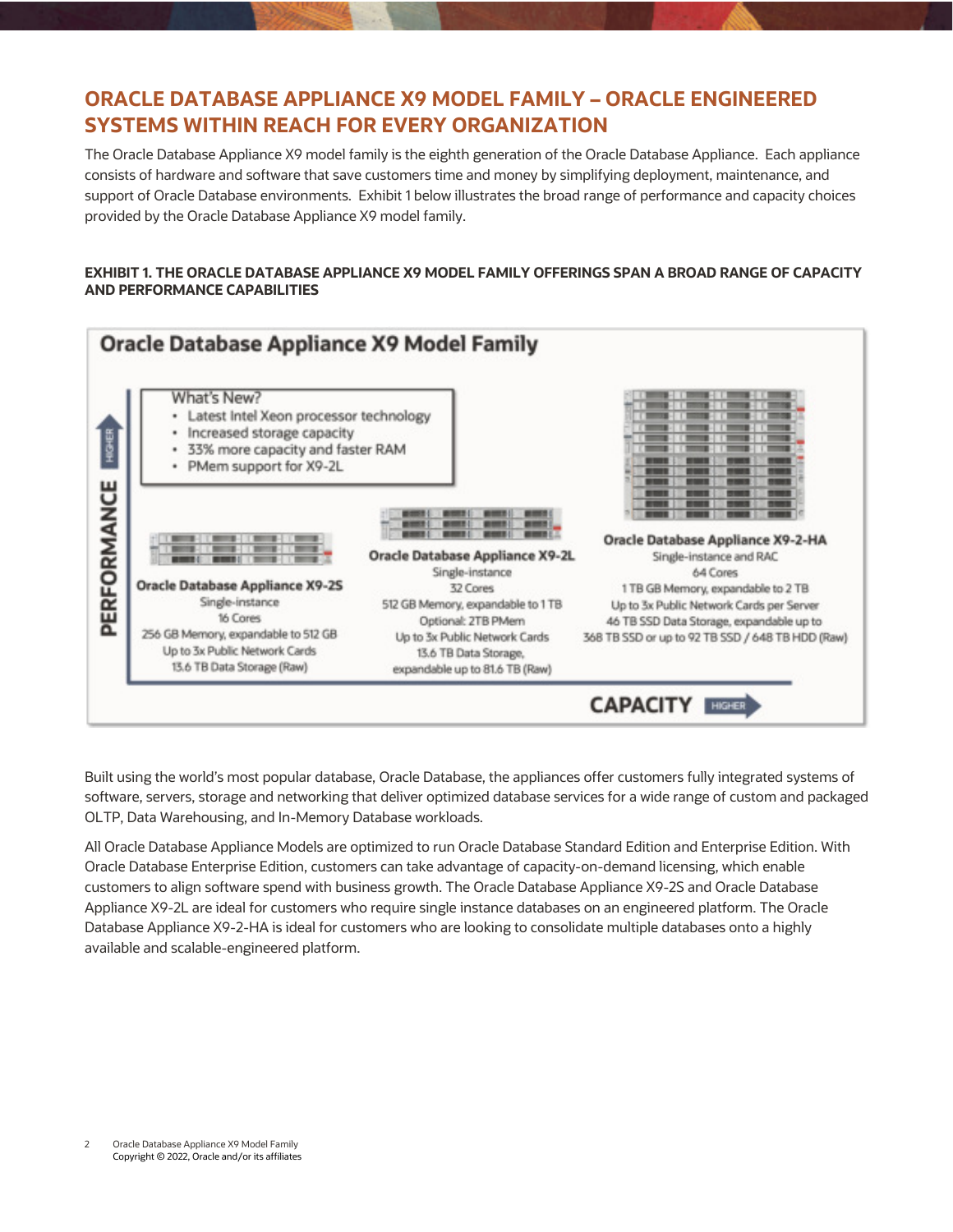## **SIMPLE TO IMPLEMENT, MANAGE, AND SUPPORT**

#### **SIMPLE TO IMPLEMENT**

The hallmark of the Oracle Database Appliance is its simplicity. Each appliance is a complete system consisting of hardware and software integrated to work together to save customers time and money.

To deploy and use the Oracle Database Appliance, simply unpack it, plug in the power cords, plug in the network cables, and run the Oracle Appliance Manager installation to provision a highly optimized database system. The browser user interface (BUI) quickly gathers all the configuration parameters to streamline system provisioning with a few easy steps. The Oracle Database Appliance accelerates time-to-value as a single database administrator (DBA) can deploy a highly optimized Oracle database in less than one hour.

#### **SIMPLE TO MANAGE AND SUPPORT**

Maintaining systems and keeping all the associated software elements current with the latest patches is often one of the most time consuming and error-prone tasks confronting administrators. The Oracle Database Appliance and its specially engineered software streamlines patching for all the elements of the software stack - firmware, operating system, storage management, and database software, through appliance patch bundles. It eliminates the guesswork of mixing and matching patches for various elements of the hardware and software stack. This reduces human error and ultimately results in less planned downtime and higher system reliability due to the fully tested patch bundles that can be quickly and safely applied. To patch the entire system, simply select the appropriate patch bundle in the Appliance Manager BUI to validate it and update the full software stack.

Database lifecycle management is simplified with Oracle Database Appliance. Databases can be easily provisioned according to Oracle's best practices through the Appliance Manager BUI and patched with a few easy steps. Database backup and recovery is integrated into the Appliance Manager with the option to backup locally, to external storage, or to the Oracle Cloud directly through the browser user interface.

| <b>CRACLE</b>                                                                                                                | Databases Appliance       |                                                                                                                                                                                                                                                                                                                                                                                                                           |                             |                     |                   | Sunterc educt-the Current Lier, cyle-admin Resources -               |  |              | Account = 19, Starrit GDI Dissurant |
|------------------------------------------------------------------------------------------------------------------------------|---------------------------|---------------------------------------------------------------------------------------------------------------------------------------------------------------------------------------------------------------------------------------------------------------------------------------------------------------------------------------------------------------------------------------------------------------------------|-----------------------------|---------------------|-------------------|----------------------------------------------------------------------|--|--------------|-------------------------------------|
|                                                                                                                              |                           |                                                                                                                                                                                                                                                                                                                                                                                                                           |                             |                     |                   | Applance between their those Manitolog Security Activity Diagnostics |  |              |                                     |
| Overview                                                                                                                     | <b>Basic Information</b>  |                                                                                                                                                                                                                                                                                                                                                                                                                           | Advanced Internation        |                     |                   |                                                                      |  | <b>Q 100</b> |                                     |
| Compute Instances                                                                                                            | <b>Bystem Information</b> |                                                                                                                                                                                                                                                                                                                                                                                                                           |                             |                     |                   |                                                                      |  |              |                                     |
| Off Systems<br><b>Hallwork</b><br><b>CPU Post</b><br><b>CRACK ASR</b><br><b>Patch Manager</b><br><b>Parameter Repositors</b> |                           | Shadolf 1st abbit 13.8 abbit 179556112<br>Platform XS-2-IAA<br>Easte Disk Count: 31<br>OPEYDAN Dount 32<br>DOS Agent: 10 15/2/22<br><b>GETS 15 DOUGHNS</b><br>Created: Visi, DI May 2022 B6 10:27 PM DAT<br>Head Hames, coloraly (ing develop as AD coloraly (ing develop as in)<br>Bomain Name: us oracle cont<br>Time Done GMT<br><b>DMS Sansare</b><br><b>ATF Servers:</b><br>Disk Brogs-Information<br><b>Farrash</b> |                             |                     |                   |                                                                      |  |              |                                     |
|                                                                                                                              | <b>Name</b>               | Redundency                                                                                                                                                                                                                                                                                                                                                                                                                | <b>Physical Total Space</b> | Physical Free Nooce |                   | <b>Logical Free Notice</b>                                           |  |              |                                     |
|                                                                                                                              | $-100\%$                  | <b>FLEX</b>                                                                                                                                                                                                                                                                                                                                                                                                               | 230,0570.                   | 250.45 TB           |                   | 76.81 TB - 115.21 TB                                                 |  |              |                                     |
|                                                                                                                              | DB Name                   |                                                                                                                                                                                                                                                                                                                                                                                                                           | DB Lacalbon                 |                     | <b>Used Space</b> | Free Space                                                           |  |              |                                     |
|                                                                                                                              | BroomEtha                 |                                                                                                                                                                                                                                                                                                                                                                                                                           | -CATASINOOMDBA              |                     | 3.46 58           | 115.21 TB                                                            |  |              |                                     |
|                                                                                                                              | $v$ FLASH                 | <b>FLEX</b>                                                                                                                                                                                                                                                                                                                                                                                                               | 41.9179                     | 41.7878             |                   | 13:80 TN - 20.69 TH                                                  |  |              |                                     |
|                                                                                                                              | DB Name                   |                                                                                                                                                                                                                                                                                                                                                                                                                           | DB Lacallon                 |                     | Used Space        | Free Space                                                           |  |              |                                     |
|                                                                                                                              | BroomDilla                |                                                                                                                                                                                                                                                                                                                                                                                                                           | <b>JPLASH EPICCARXIA</b>    |                     | 04.04.08          | 20,89 TB                                                             |  |              |                                     |
|                                                                                                                              | $1$ PEOD                  | <b>FLEX</b>                                                                                                                                                                                                                                                                                                                                                                                                               | 57,7579                     | 37.71 TB            |                   | 19:20 TB - 28:85 TB                                                  |  |              |                                     |
|                                                                                                                              | DB Hame                   |                                                                                                                                                                                                                                                                                                                                                                                                                           | DB Lesalism                 |                     | <b>Used Space</b> | Free Space                                                           |  |              |                                     |
|                                                                                                                              | BroomEllis                |                                                                                                                                                                                                                                                                                                                                                                                                                           | -PECO/BROOMOBA              |                     | T.86-58           | 28,85 TB                                                             |  |              |                                     |

#### **Exhibit 2. ORACLE DATABASE APPLIANCE – APPLIANCE MANAGER BROWSER USER INTERFACE (BUI)**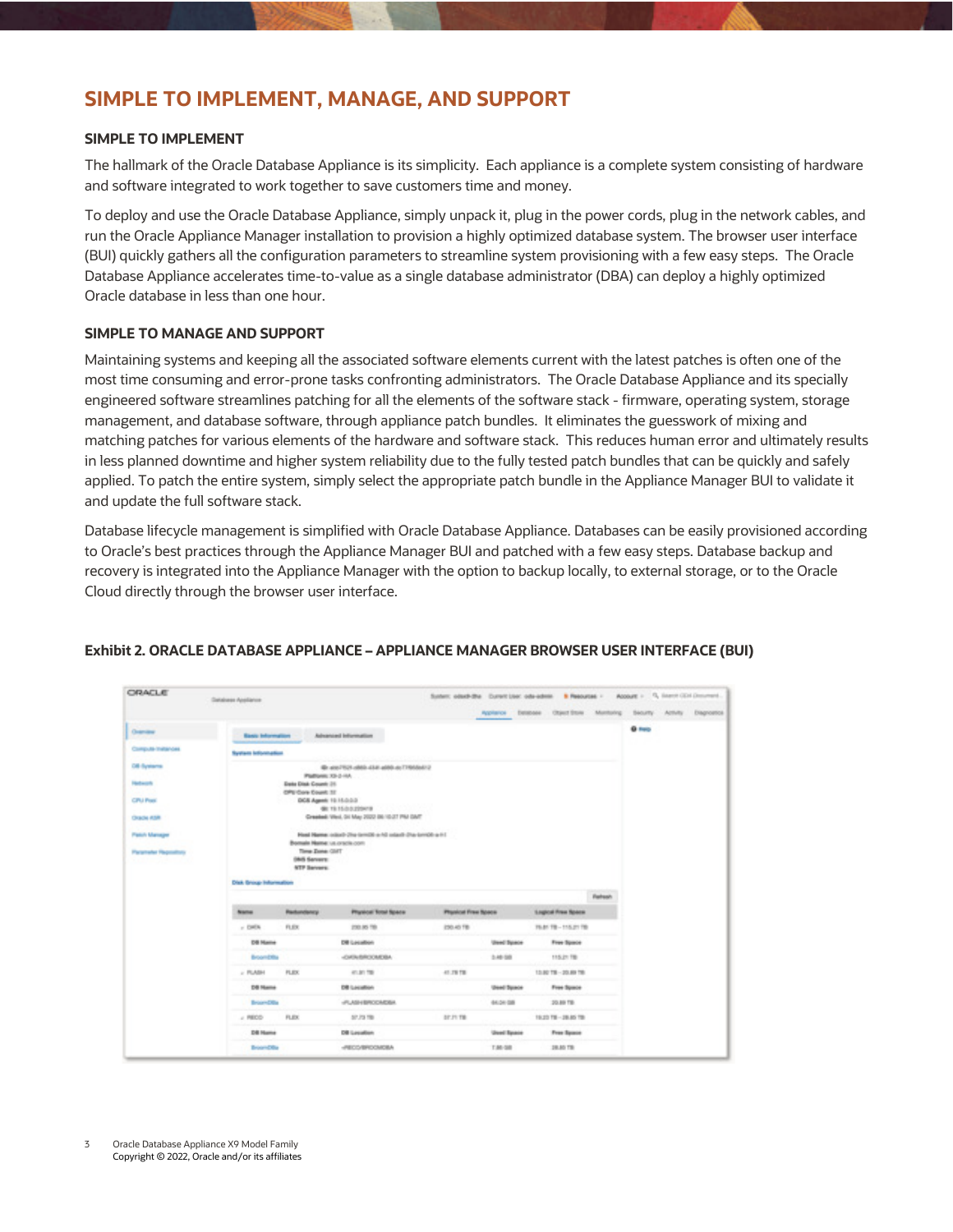The appliance automates storage management with Automatic Storage Management (ASM) integration and by automatically detecting performance and availability issues and performing corrective actions. The Appliance Manager also tracks system and database information and displays the information directly in the BUI. In addition, the Auto Service Request (phone home) feature will generate support requests for replacement of failed hardware components such as power supplies, fans, etc.

When a problem occurs with a "build-your-own" system, DBAs spend a lot of time initially trying to discern the source of the problem to determine which vendor to call first. With the Oracle Database Appliance troubleshooting is much simpler and faster because all the elements, software and hardware, are supported by Oracle. Rather than requiring a DBA or System Administrator to manually search for and compile all the logs and system history when issuing a support request, the Appliance Manager automatically collects and compiles the relevant logs and history, allowing issues to be processed, analyzed, and fixed much more quickly.

## **AN OPTIMIZED, ENGINEERED DATABASE SOLUTION**

All the appliances in the Oracle Database Appliance X9 model family are engineered together at both the hardware and software level to work in a holistic fashion as a platform optimized to run the Oracle Database. The Oracle Database is also configured with database-sizing templates that ensure system resources are optimized for the database according to Oracle best practices.

#### **SERVER**

As shown in Table 1 – the entry model, the Oracle Database Appliance X9-2S, is a two-rack unit (2RU) server that contains one 16-core Intel® Xeon® S4314 processor, providing up to 16 enabled-on-demand processor cores and 256 GB of memory (expandable to 512 GB) per appliance.

The Oracle Database Appliance X9-2L is also a 2RU server but contains more cores and memory. This appliance contains two 16-core Intel® Xeon® S4314 processors, providing up to 32 enabled-on-demand processor cores and 512 GB of memory (expandable up to 1 TB) per appliance.

The Oracle Database Appliance X9-2-HA is the only appliance which provides two 2RU servers in the base configuration that contain two 16-core Intel® Xeon® S4314 processors per server, providing up to 64 enabled-on-demand processor cores and 1 TB of memory expandable up to 2 TB per appliance.

|                                    | <b>Oracle Database Appliance</b><br>$X9-2S$                                                                                                             | <b>Oracle Database Appliance</b><br>$X9-2L$                                                                                                                    | <b>Oracle Database Appliance</b><br>$X9 - 2 - HA$                                                                                                                  |
|------------------------------------|---------------------------------------------------------------------------------------------------------------------------------------------------------|----------------------------------------------------------------------------------------------------------------------------------------------------------------|--------------------------------------------------------------------------------------------------------------------------------------------------------------------|
| <b>Size</b>                        | Two rack unit (2RU) server                                                                                                                              | Two rack unit (2RU) server                                                                                                                                     | Eight rack unit (8RU) server/storage                                                                                                                               |
| Processor                          | One 16-core Intel® Xeon®                                                                                                                                | Two 16-core Intel <sup>®</sup> Xeon <sup>®</sup>                                                                                                               | Two 16-core Intel <sup>®</sup> Xeon <sup>®</sup><br>per server                                                                                                     |
| Memory                             | 256 GB - expandable to 512 GB                                                                                                                           | 512 GB - expandable to 1 TB                                                                                                                                    | 512 GB – expandable to 1 TB per<br>server (1 TB per appliance)                                                                                                     |
| <b>Persistent Memory</b><br>(PMEM) | none                                                                                                                                                    | Optional, 2TB                                                                                                                                                  | none                                                                                                                                                               |
| Networking                         | 4 x 10GBase-T ports (RJ45)<br>expandable up to 12 x 10GBase-<br>T ports<br>or<br>2 x 10/25 GbE ports (SFP28)<br>expandable up to 6 x 10/25 GbE<br>ports | 4 x 10GBase-T ports (RJ45)<br>expandable up to 12 x 10GBase-<br>T ports<br>or<br>2 x 10/25 GbE ports (SFP28)<br>expandable up to $6 \times 10/25$ GbE<br>ports | Per server:<br>4 x 10GBase-T ports (RJ45)<br>expandable up to 12 x 10GBase-T<br>ports or<br>2 x 10/25 GbE ports (SFP28)<br>expandable up to 6 x 10/25 GbE<br>ports |
| Storage                            | Two 6.8 TB NVMe SSDs -<br>offering 13.6 TB (raw)<br>Not expandable                                                                                      | Base System: two 6.8 TB NVMe<br>SSDs offering 13.6 TB (raw)<br>Expandable up to 81.6 TB (raw)                                                                  | Base System: six 7.68 TB SSDs<br>offering 46 TB (raw)<br>Expandable up to 368 TB SSD or up<br>to 92 TB SSD / 648 TB HDD (Raw)                                      |

#### **TABLE 1. ORACLE DATABASE APPLIANCE X9 MODEL FAMILY SUMMARY**

4 Oracle Database Appliance X9 Model Family Copyright © 2022, Oracle and/or its affiliates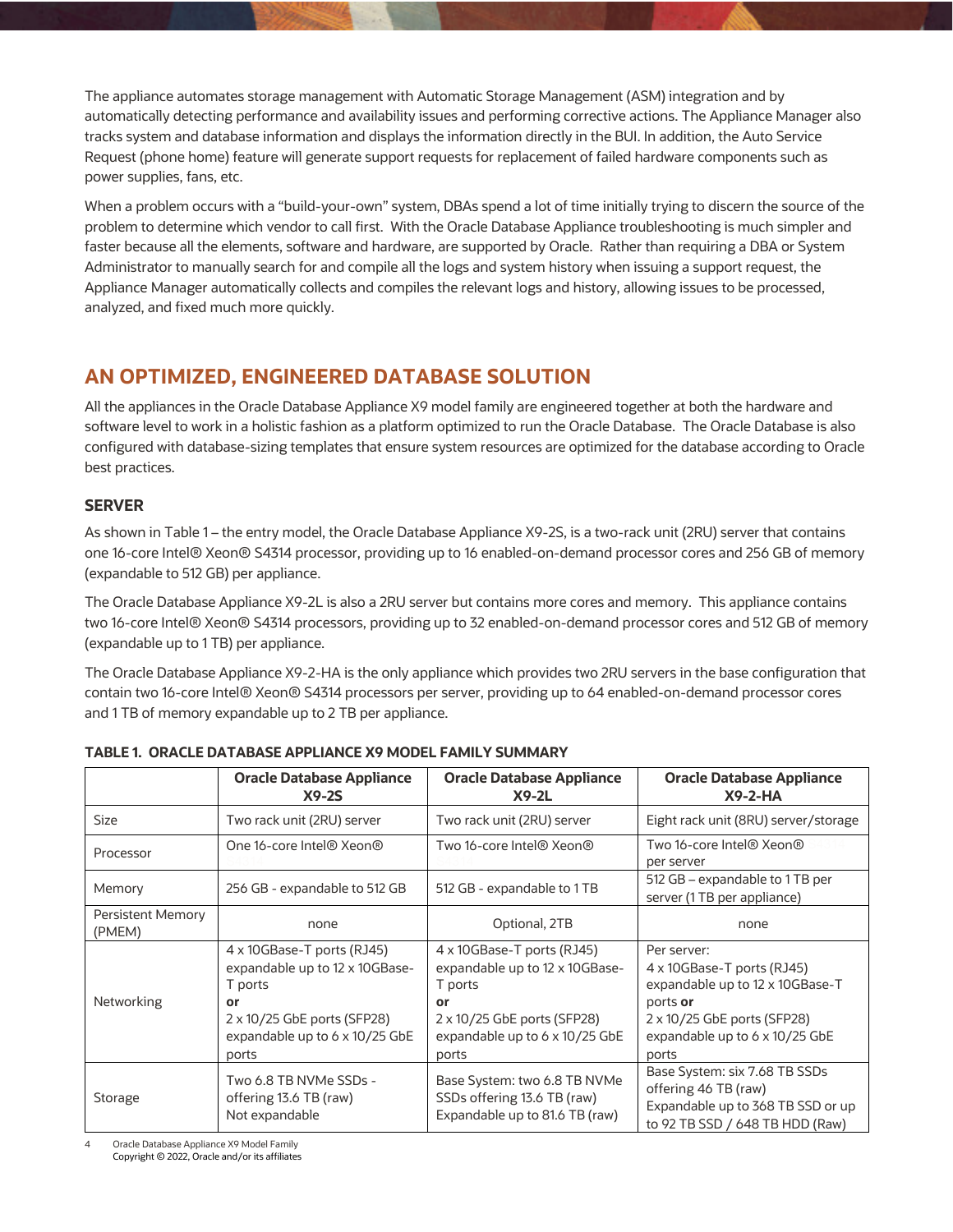| Oracle Database | • Oracle Database 21c Enterprise<br>Edition, Standard Edition 2<br>(DB System only)<br>• Oracle Database 19c<br>Enterprise, Edition, Standard<br>Edition 2<br>Oracle Database 12c Enterprise<br>Edition Release 1, Standard<br>Edition 2 | Oracle Database 21c Enterprise<br>Edition, Standard Edition 2<br>(DB System only)<br>• Oracle Database 19c<br>Enterprise, Edition, Standard<br>Edition 2<br>Oracle Database 12c Enterprise<br>Edition Release 1, Standard<br>Edition 2 | Oracle Database 21c Enterprise<br>Edition, Standard Edition 2<br>(DB System only)<br>Oracle Database 19c Enterprise,<br>٠<br>Edition, Standard Edition 2<br>Oracle Database 12c Enterprise<br>Edition Release 1, Standard<br>Edition 2 |
|-----------------|------------------------------------------------------------------------------------------------------------------------------------------------------------------------------------------------------------------------------------------|----------------------------------------------------------------------------------------------------------------------------------------------------------------------------------------------------------------------------------------|----------------------------------------------------------------------------------------------------------------------------------------------------------------------------------------------------------------------------------------|
| DB Deployment   | Single Instance                                                                                                                                                                                                                          | Single Instance                                                                                                                                                                                                                        | Single Instance, RAC, RAC One<br>Node                                                                                                                                                                                                  |
| Virtualization  | Oracle Linux KVM                                                                                                                                                                                                                         | Oracle Linux KVM                                                                                                                                                                                                                       | Oracle Linux KVM                                                                                                                                                                                                                       |

#### **PERSISTENT MEMORY (PMem) FOR ODA X9-2L**

Persistent memory is a modern silicon technology, adding a distinct storage tier of performance, capacity, and price between DRAM and Flash. As the persistent memory is physically present on the memory bus of the storage server, reads perform at memory speed, much faster than flash. Persistent Memory (PMem) provides access to more data in memory enabling customers to process large amounts of data faster and at a lower cost. PMem is available as an option only for the Oracle Database Appliance X9-2L.

#### **NETWORKING**

All models in the Oracle Database Appliance X9 model family provide 10/25 GbE SFP28 (fiber) or 10GBase-T (copper) external networking connectivity, ensuring the systems will be compatible with any data center.

#### **STORAGE**

The Oracle Database Appliance X9-2S and X9-2L incorporate NVM Express (NVMe) flash storage to increase database performance and system reliability. The number of processor cores, amount of main memory, and NVM Express (NVMe) storage capacity in each fully integrated system is balanced to provide optimal database performance for a wide range of enterprise application workloads. Both the Oracle Database Appliance X9-2S and X9-2L have 13.6 TB of raw NVMe storage. The Oracle Database Appliance X9-2L is expandable up to 81.6 TB of raw NVMe storage.

The Oracle Database Appliance X9-2-HA servers share a direct-attached storage enclosure, offering high availability and performance for mission critical workloads. The storage shelf in the base system is partially populated with six solid-state drives (SSDs) totaling 46 TB of raw storage capacity. The Oracle Database Appliance X9-2-HA also supports optional storage expansion that enables the appliance to scale up to 368 TB SSD or 92 TB SSD and 648 TB HDD of raw data storage by fully populating the storage shelf with an additional eighteen 7.68 TB SSDs or eighteen 18 TB HDDs, respectively and adding a second fully populated storage shelf.

To expand storage outside of the Oracle Database Appliance X9 models, external NFS storage is supported for online backups, data staging, or additional database files.

All of the Oracle Database Appliance X9 models incorporate Oracle Automatic Storage Management (ASM) that, in conjunction with the Appliance Manager, automatically configures, manages, and monitors storage performance and availability.

#### **SOFTWARE**

The models in the Oracle Database Appliance X9 model family support the following database, operating system and management software: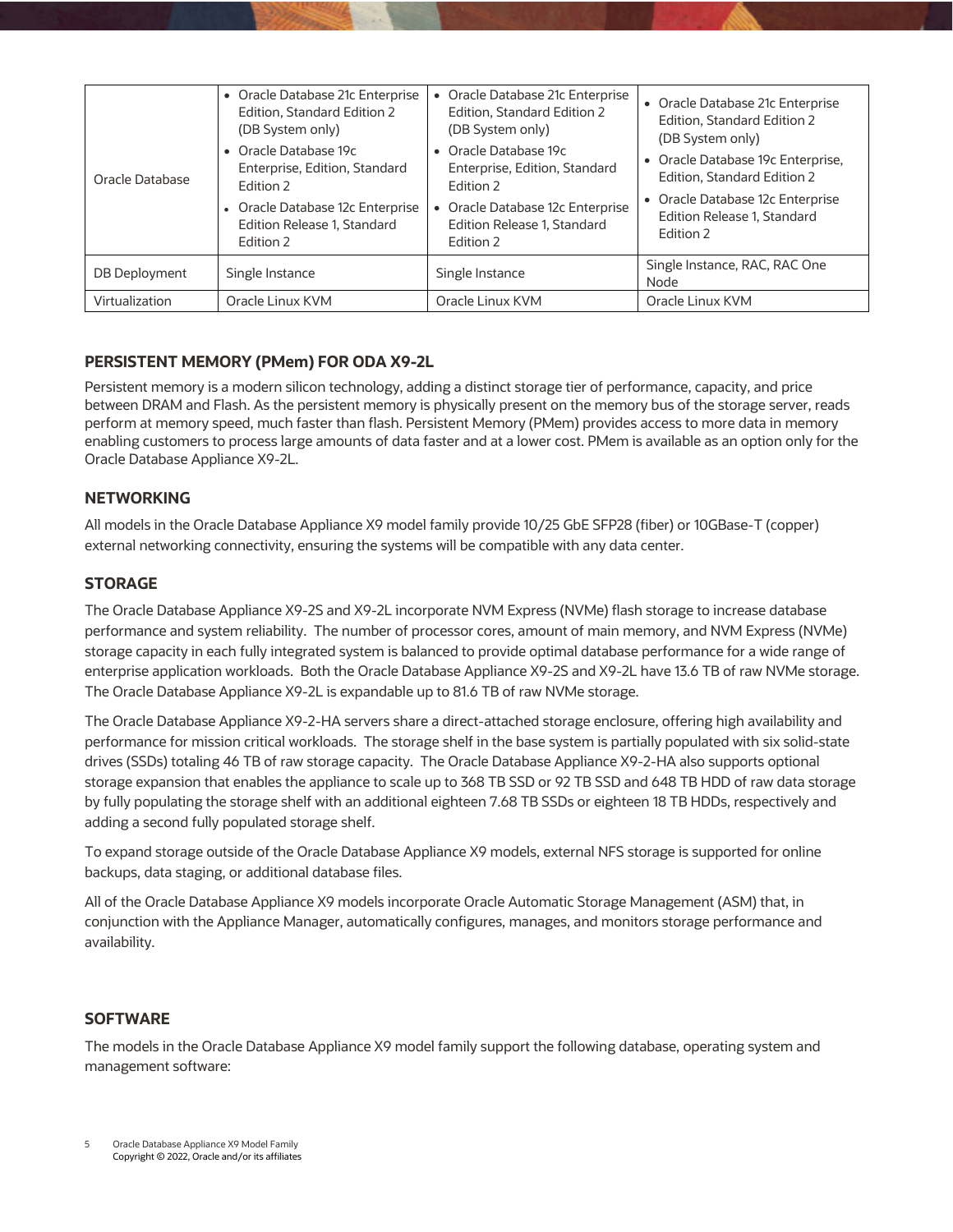#### **TABLE 2. DATABASE AND OS SOFTWARE FOR ORACLE DATABASE APPLIANCE X9 MODEL FAMILY**

#### **Oracle Operating System and Appliance Manager Software**

- Oracle Linux Pre-installed
- Oracle Appliance Manager Pre-installed
- Oracle Linux Kernel-based Virtual Machine (KVM) Pre-installed and optional to use

#### **Database Software (Installed using the Appliance Manager)**

- Choice of Oracle Database Software:
	- Oracle Database 21c Enterprise Edition, Standard Edition 2 (DB Systems only)
	- Oracle Database 19c Enterprise Edition, Standard Edition 2
	- Oracle Database 12c Enterprise Edition Release 1, Standard Edition 2
- Oracle Real Application Clusters (Supported on X9-2-HA)
- Oracle Real Application Clusters One Node (Supported on X9-2-HA)
- Oracle Automatic Storage Management (ASM)
- Oracle ASM Cluster File System (ACFS)

#### **ORACLE DATABASE SOFTWARE LICENSING**

As shown in Table 2, the Oracle Database Appliance X9-2S and X9-2L support Oracle Database Enterprise Edition and Oracle Database Standard Edition, Standard Edition One or Standard Edition 2. Combined with Oracle Database Standard Edition, these entry appliances are ideal for small enterprises, line-of-business departments, and branch office deployments that don't require enterprise-class features, enabling them to realize the benefits of the Oracle Database Appliance to reduce costs and improve productivity.

The Oracle Database Appliance X9-2-HA is optimized as a high availability database solution using Oracle Real Applications Clusters (RAC) or Oracle Real Applications Clusters One Node (RAC One Node) for "active-active" or "active-passive" database server failover. As a result, the Oracle Database Appliance X9-2-HA offers the highest availability of any system in its class.

Customers who choose to deploy Oracle Database Enterprise Edition databases on any appliance within the Oracle Database Appliance X9 model family can take advantage of a unique capacity-on-demand database software licensing model to quickly scale utilized processor cores without any hardware upgrades. Customers can deploy the system and license as few as 2 processor cores in the appliance, and incrementally scale up to the maximum physical processor cores in each system. This enables customers to deliver the performance and reliability that enterprise business users demand, and align software spend with business growth.

#### **INTEGRATED VIRTUALIZATION SUPPORT**

Virtualization provides IT cost savings and better resource utilization through consolidation of multiple physical servers as Virtual Machines in an Oracle Database Appliance. It helps reduce space, power, and cooling for data centers and provides isolation for workloads to improve service quality for applications and databases.

Oracle Database Appliance supports two types of Kernel-based Virtual Machines (KVM) that can be quickly deployed using built-in user interfaces: Application KVM and Database KVM (a.k.a. database system). In an application KVM, customers manage the installation and maintenance of the application, while in the Database KVM, the Oracle Database Appliance manages the installation and maintenance of the Oracle Database.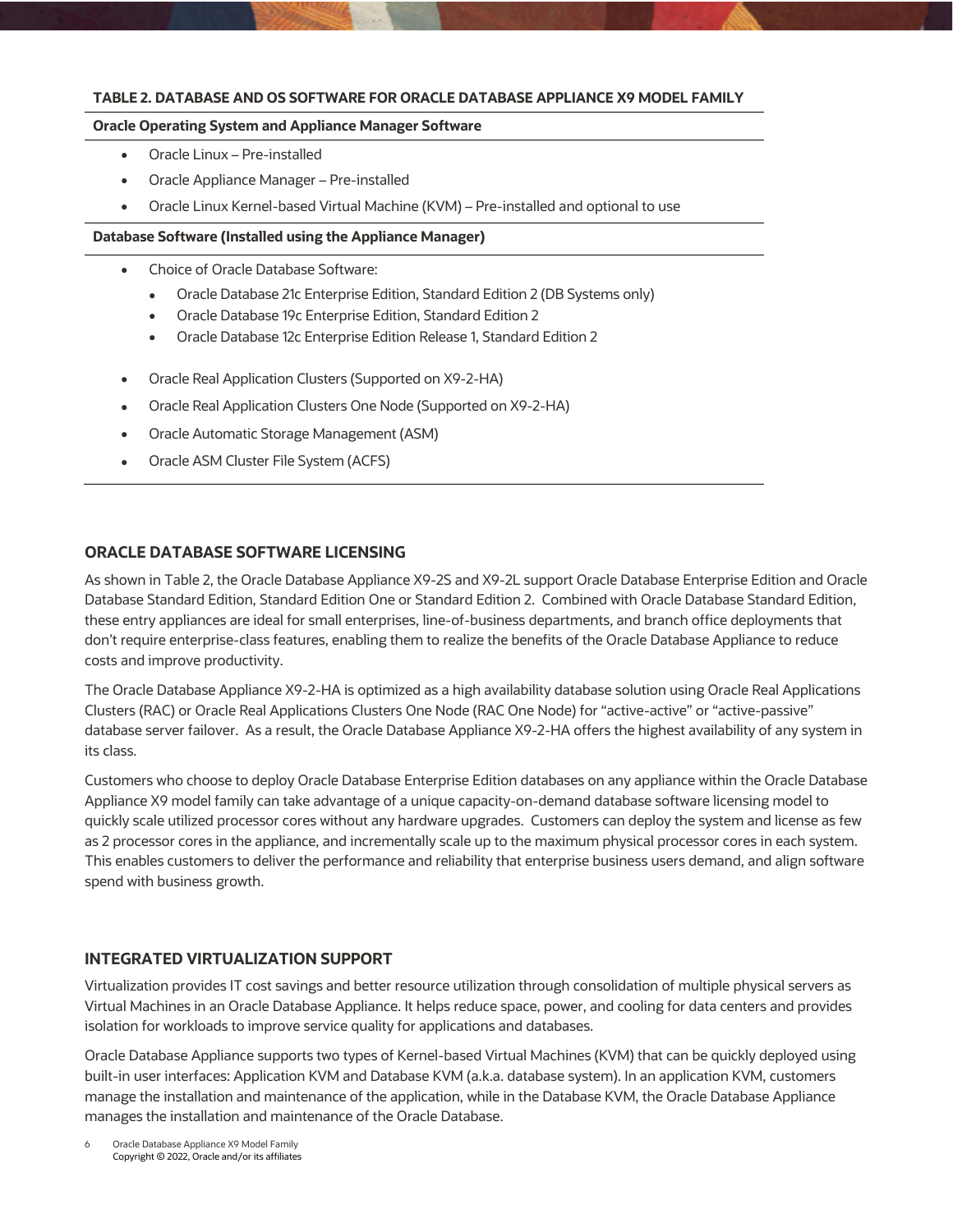KVM database systems enable hard partitioning for Oracle Database licensing, where each KVM database system can have its own CPU pool that is automatically assigned during KVM database system creation or share a CPU pool. Refer to the Oracle Database Appliance "Licensing Information User Manual" for licensing details. Oracle Database Appliance simplifies the management of KVM database systems with the built-in user interface. Oracle Database Appliance X9-2-HA also provides built-in high availability features, auto-restart, and failover for applications KVMs.

#### **SOLUTION-IN-A-BOX THROUGH VIRTUALIZATION**

Oracle Database Appliance X9-2-HA enables customers and ISVs to quickly deploy database and application workloads on a single Oracle Database Appliance. Support for virtualization adds additional flexibility to the already complete and fully integrated database solution by providing isolation between database and application instances.

Customers and ISVs benefit from a complete solution that efficiently utilizes resources and takes advantage of capacity-ondemand licensing for multiple workloads by leveraging Oracle KVM hard partitioning.

## **AFFORDABLE – THE ORACLE DATABASE APPLIANCE COST ADVANTAGE**

The Oracle Database Appliance X9 model family offers purpose-built, affordable hardware and software solutions for all businesses. Combined with the flexibility to run various Oracle Database software editions and capacity-on-demand licensing, the Oracle Database Appliance X9 model family provides capital expenditure savings. All the appliances also offer low operational costs throughout the life of the machines, through a dramatic reduction in time spent on hardware and software maintenance, a direct result of the efficiencies and increased automation provided by the Oracle Appliance Manager.

#### **CAPACITY-ON-DEMAND LICENSING**

For customers who choose to deploy Oracle Database Enterprise Edition databases on any appliance within the Oracle Database Appliance X9 model family, they can deploy the system and license as few as 2 processors cores to run their database servers, and incrementally scale up to the maximum number of processor cores in each system. This unique Oracle Database software licensing advantage provides customers with significant up front capital expenditure cost savings.

#### **OPERATING EXPENDITURE SAVINGS**

In addition to offering purpose-built, affordable hardware and flexible Oracle Database software licensing, the Oracle Database Appliance X9 model family has much lower cost of ownership than a "build-your-own" system. Customers save time they would ordinarily spend researching compatible components, creating and processing multiple orders across multiple vendors, waiting for all the various elements to arrive, and then assembling and validating the "build-your-own" system. More importantly, a "build-your-own" system will not have the Oracle Appliance Manager.

The Appliance Manager is a comprehensive, easy-to-use utility that makes deployment, patching, and support of the Oracle Database Appliance easy, quick, and intuitive. It provides intelligent storage management features that monitor the health of the storage and quickly resolve any issues that may affect performance and availability.

Savings can be realized in all three stages of the system's lifecycle: from the initial deployment, to performing on-going maintenance, and to resolving support issues. Table 3 highlights the difference in tasks required for a "build-your-own" system versus the tasks required for the models in the Oracle Database Appliance X9 model family.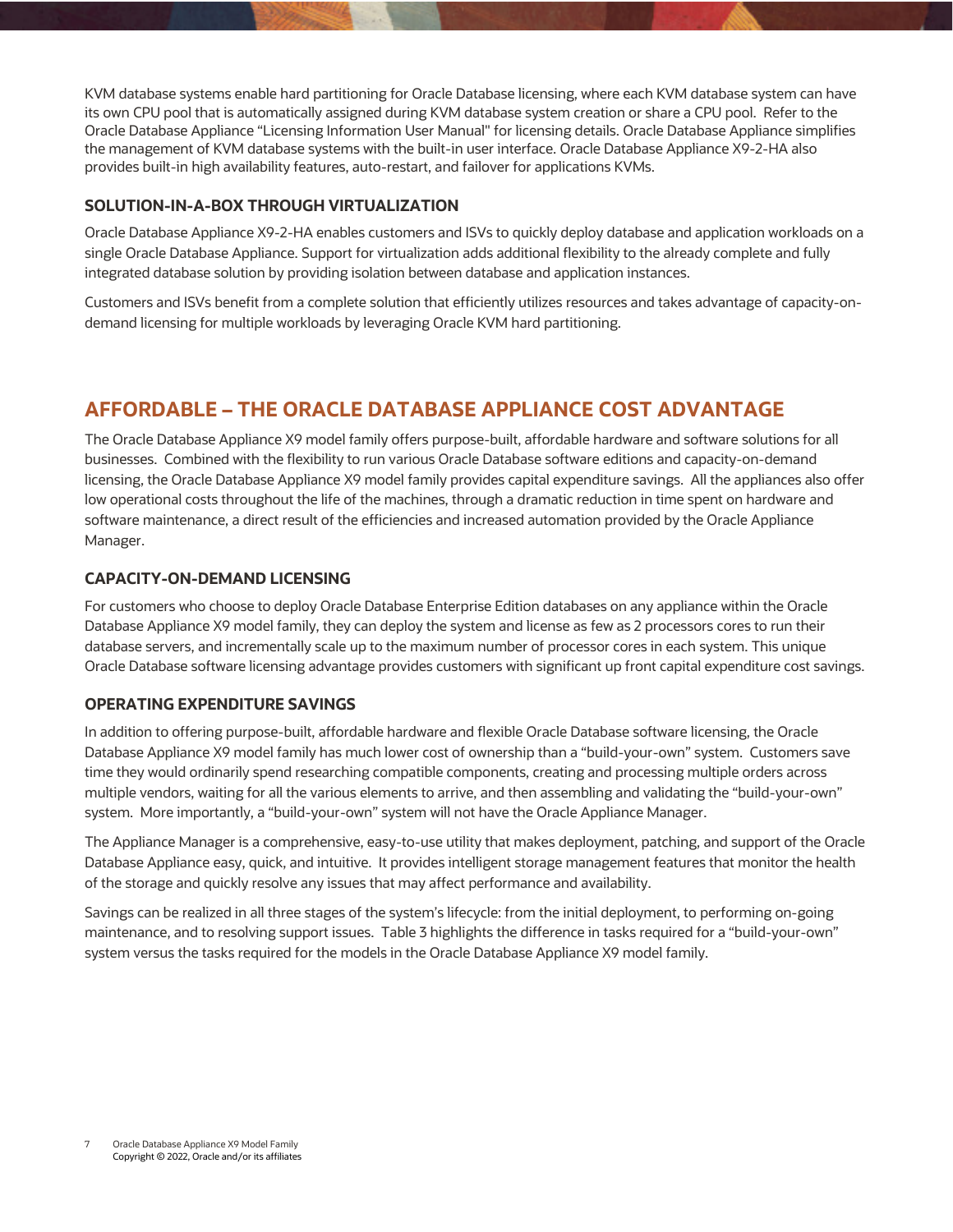| Lifecycle stage                     | "Build-your-own"                                                                                                                                                                                                    | <b>Oracle Database Appliance X9</b><br><b>Model Family</b>                                            |
|-------------------------------------|---------------------------------------------------------------------------------------------------------------------------------------------------------------------------------------------------------------------|-------------------------------------------------------------------------------------------------------|
| <b>Initial</b><br><b>Deployment</b> | • Sizing<br>• Create orders with multiple vendors with<br>different business terms<br>• Research best practices<br>• Assemble<br>• Install, patch, and configure<br>• Test unique configuration<br>• Resolve issues | • Order Oracle Database Appliance<br>• Unpack, plug-in<br>• Run Oracle Appliance Manager              |
| <b>Maintenance</b>                  | • Research patch dependencies<br>• Download individual patches for firmware,<br>operating system, database<br>• Test unique configuration                                                                           | Download Patch Bundle for Oracle Database<br>$\bullet$<br>Appliance<br>• Run Oracle Appliance Manager |
| <b>Support</b>                      | • Troubleshoot configuration with support<br>• Locate log files<br>• File SRs with one or more system<br>component vendors<br>• Wait                                                                                | • Run Oracle Appliance Manager<br>• Configure Auto Service Request (ASR)                              |

#### **TABLE 3. COMPARATIVE SAVINGS WITH ORACLE DATABASE APPLIANCE X9 MODEL FAMILY**

## **COMMON USE CASES**

The Oracle Database Appliance X9 model family supports a variety of common use cases including:

- Simple, Optimized, Affordable Database System
- Database Platform for Growing Deployments
- Consolidation Platform for Databases and Applications
- Branch Office and Departmental Deployments
- Rapid Provisioning of Test and Development Environments

#### **SIMPLE, OPTIMIZED, AFFORDABLE DATABASE SYSTEM**

The models in the Oracle Database Appliance X9 model family will appeal to customers looking for affordable, optimized database systems for online transaction processing (OLTP) and data warehousing workloads that are easy to implement and maintain. Deploying highly optimized database systems can be challenging and time consuming, often requiring experienced systems, database, and storage administration skills. With the Oracle Database Appliance, a single DBA can deploy a highly optimized database platform in less than an hour. The broad product offerings of the Oracle Database Appliance X9 model family of systems also provides a range of availability and disaster recovery implementation options to meet various SLA requirements.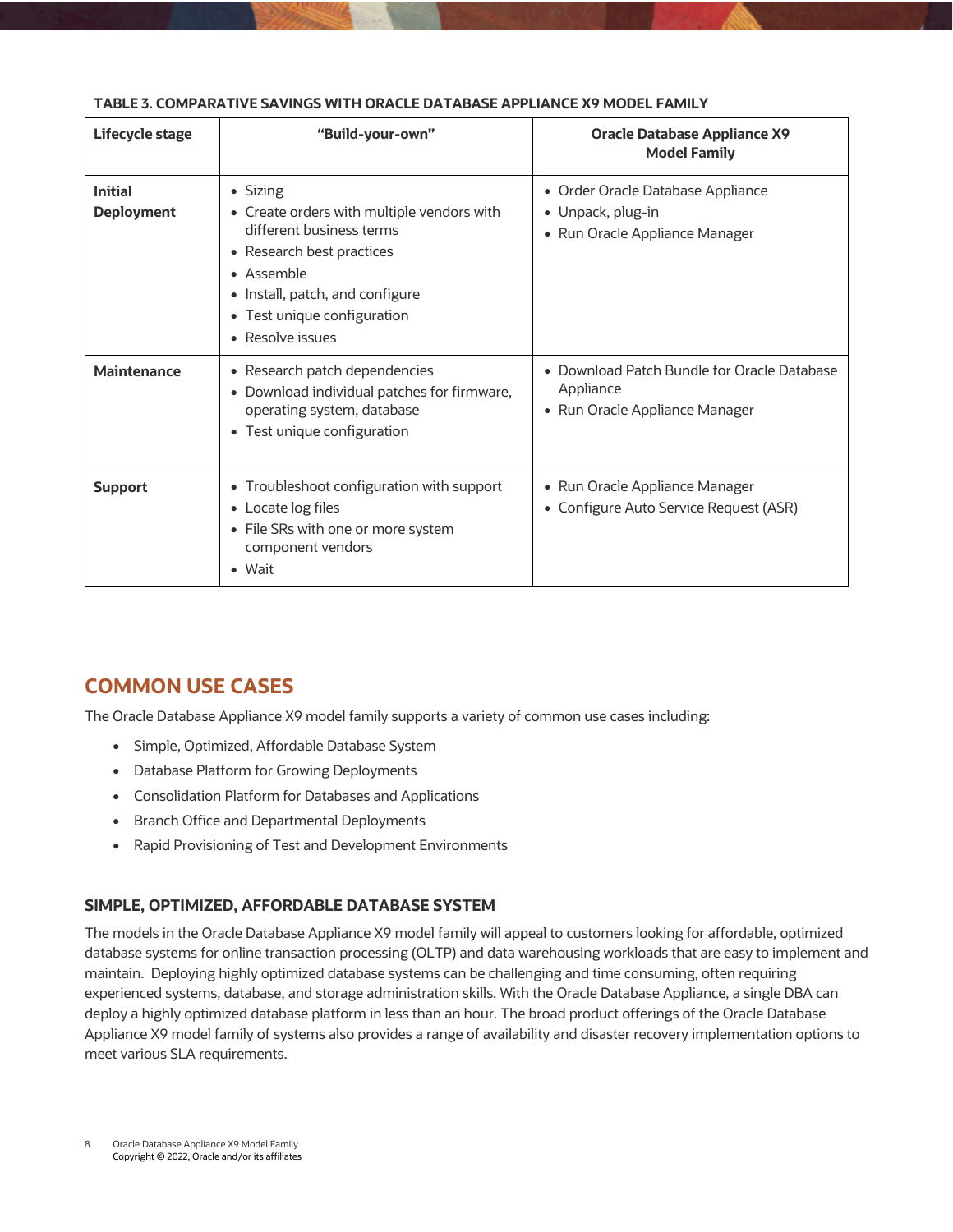#### **DATABASE PLATFORM FOR GROWING ENVIRONMENTS**

New projects about to be put into production can take several years to ramp up to the expected workload levels. Often times, the "expected workload levels" are just a guess – the real workload ramp up can vary considerably from the initial forecast or plan. Because of this uncertainty, IT organizations are leery of purchasing and deploying excess capacity up front prior to the point at which it is actually needed. With the affordability of the Oracle Database Appliance, customers can now deploy the fully provisioned system and grow into the software capacity they need over time by activating only the cores they need when they need them. In addition, optional memory and storage expansion allows customers the flexibility to expand each Oracle Database Appliance model as needed.

#### **CONSOLIDATION PLATFORM FOR DATABASES AND APPLICATIONS**

Many IT shops are pursuing database consolidation by taking the databases running on standalone systems and co-locating them on an optimized database system. The Oracle Database Appliance offers a great low-cost solution suited for consolidation efforts. Administrators save time and money by managing a single solution, rather than a multitude of separate servers, operating systems and databases.

The Oracle Database Appliance with optional virtualization can host a complete solution in a single appliance. By hosting multiple databases and applications on a single appliance, significant operational efficiencies in terms of backups, system patching, and upgrades can be achieved. ISV partners can quickly distribute application solutions with Oracle Database Appliance as a solution-in-a-box. Customers benefit from standardized application deployments, reduced deployment time, and lower support costs.

#### **BRANCH OFFICE AND DEPARTMENTAL DEPLOYMENTS**

Many organizations have a need to deploy database environments in remote branch office locations or where IT resources are limited or for departmental solutions requiring dedicated resources. Customers can configure the entire solution and quickly deploy it in a remote location or for a departmental application, reducing or possibly eliminating the cost of on-site administrators. Similarly, maintenance and support can be easily performed remotely using the Appliance Manager and the Integrated Lights Out Manager (ILOM) tools built into every appliance in the Oracle Database Appliance X9 model family.

#### **RAPID PROVISIONING OF TEST AND DEVELOPMENT ENVIRONMENTS**

Developers require access to database environments for development and testing. Given that the appliances in the Oracle Database Appliance X9 model family can be quickly procured and provisioned, administrators can quickly and reliably provide developers with complete Oracle database test and development environments that improve productivity and efficiency.

All the Oracle Database Appliance models (bare metal) enable quick and space-efficient creation of database copies with ASM Cluster File System (ACFS) snapshots. Combining these features together, administrators can quickly provision each developer with complete test and development environments that improve productivity and efficiency.

## **INTEGRATED WITH THE ORACLE CLOUD**

The Oracle Database Appliance provides a bridge between on-premises deployments and the Oracle Cloud, enabling you to protect your hardware and software investments by offering you the ability to run the same stack in both locations using the same skills and tools.

Customers can also easily backup their on-premises Oracle Database Appliance databases to the Oracle Cloud without having to change any applications, acquire any special training or expertise, or create any detailed backup job scripts. This makes it easy to implement both an on-premises and cloud strategy to support test/dev or even disaster recovery environments in the cloud.